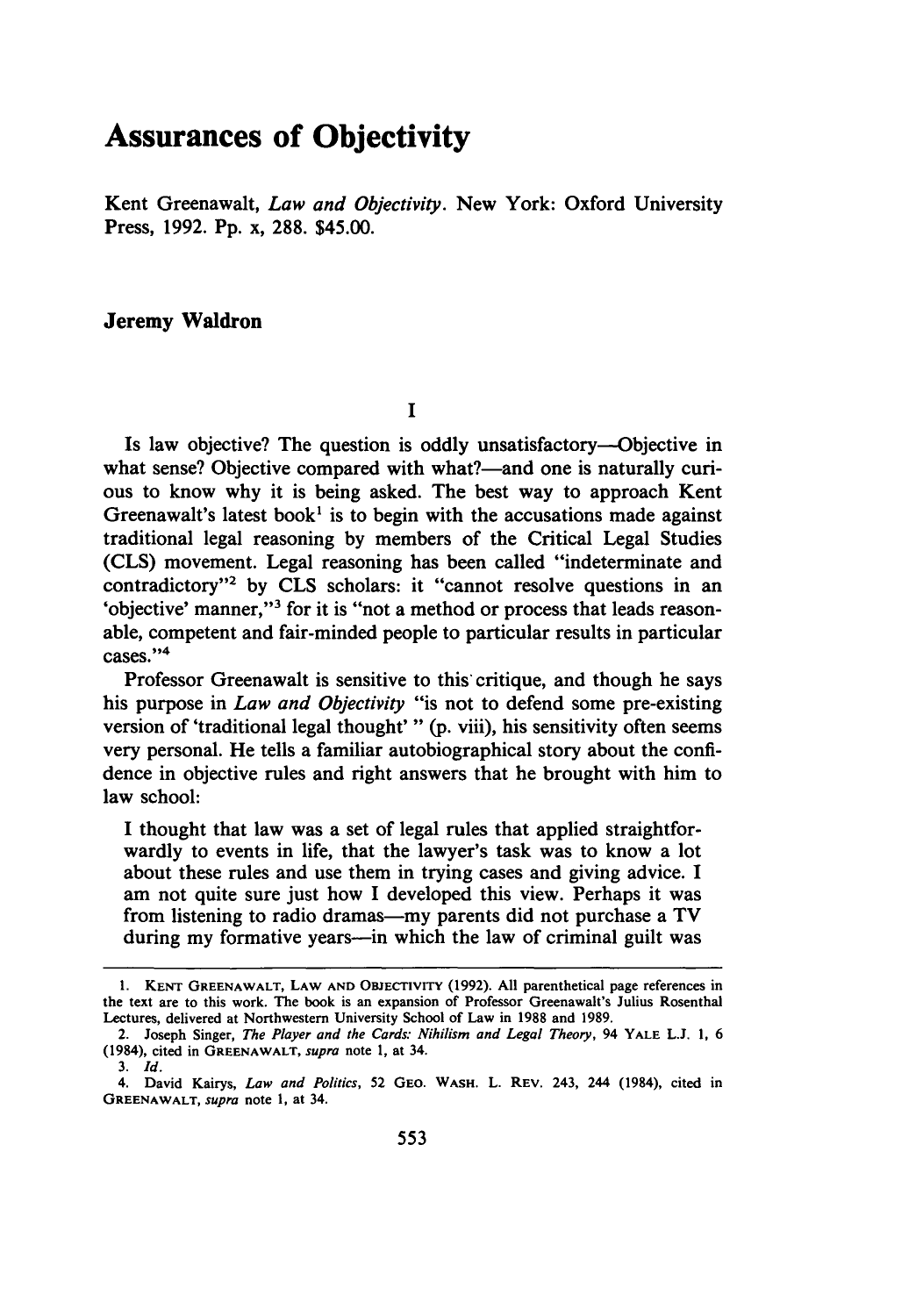clear and the only issue was "Who done it?" Perhaps **I** had a deep psychological need for certainty **(p. 5).**

Greenawalt relates the rude awakening he suffered when he discovered in his "IL" classes that legal argument was a malleable and manipulative technique, that reasons could be adduced for either side in the cases set out in the textbooks, and that the vaunted objectivity of law might be nothing more than "a cruel, patronizing delusion" **(p. 5).**

There can be no question of recovering that original innocence; Greenawalt acknowledges that the radio days are gone forever. Indeed, he says, there is a chance that his remaining shreds of certainty are simply artifacts of his "insufficient familiarity with the work of critical legal scholars, feminist legal scholars, and scholars writing about how legal interpretation resembles other interpretive efforts" (p. vii). Nevertheless, he cannot help feeling that the radical critics of law are exaggerating their skepticism for theoretical effect: "Does anyone *really* think the law *usually fails* to provide answers to legal questions, in a sense of 'fails' that has some practical significance?" (p. 11).

That last phrase-"practical significance"-turns out to be very important. Greenawalt does not explicitly present himself as a pragmatist: he does not argue as a matter of jurisprudence that claims to legal certainty are to be tested in the realm of practice and not dismissed merely for want of abstract epistemic credentials. It is significant, however, that the one brief chapter in which he addresses philosophical grounds for legal skepticism is presented as a "theoretical digression" which uninterested readers "may skip" (p. 69). Thus, as far as I can tell, the aim of *Law and Objectivity* is not to make a rigorous philosophical case for certainty in the law. Its aim is to discredit the more hyperbolic CLS formulations and to redeem a sense that there is still enough certainty in the application of legal rules and in the techniques of legal argument to warrant the pride that many practitioners take in the intellectual respectability of their profession.' Though Greenawalt's *style* is that of an analytic philosopher-with fine distinctions and concocted examples-he insists that his intention is "to speak comprehensibly to nontheoreticians" (p. 6). And though his readers are bound to be mainly law professors, he suggests that his argument will have succeeded if it convinces those among his colleagues who concentrate like practitioners on particular areas in the law, rather than on "the shifting fashions of legal theory"  $(p. 5)$ .

#### II

Greenawalt's case for legal objectivity is based in part on what he takes

<sup>5.</sup> The very first endnote in the book mentions that the author developed his adolescent belief in legal certainty "despite the fact that my father was a lawyer who knew better" (p. 237).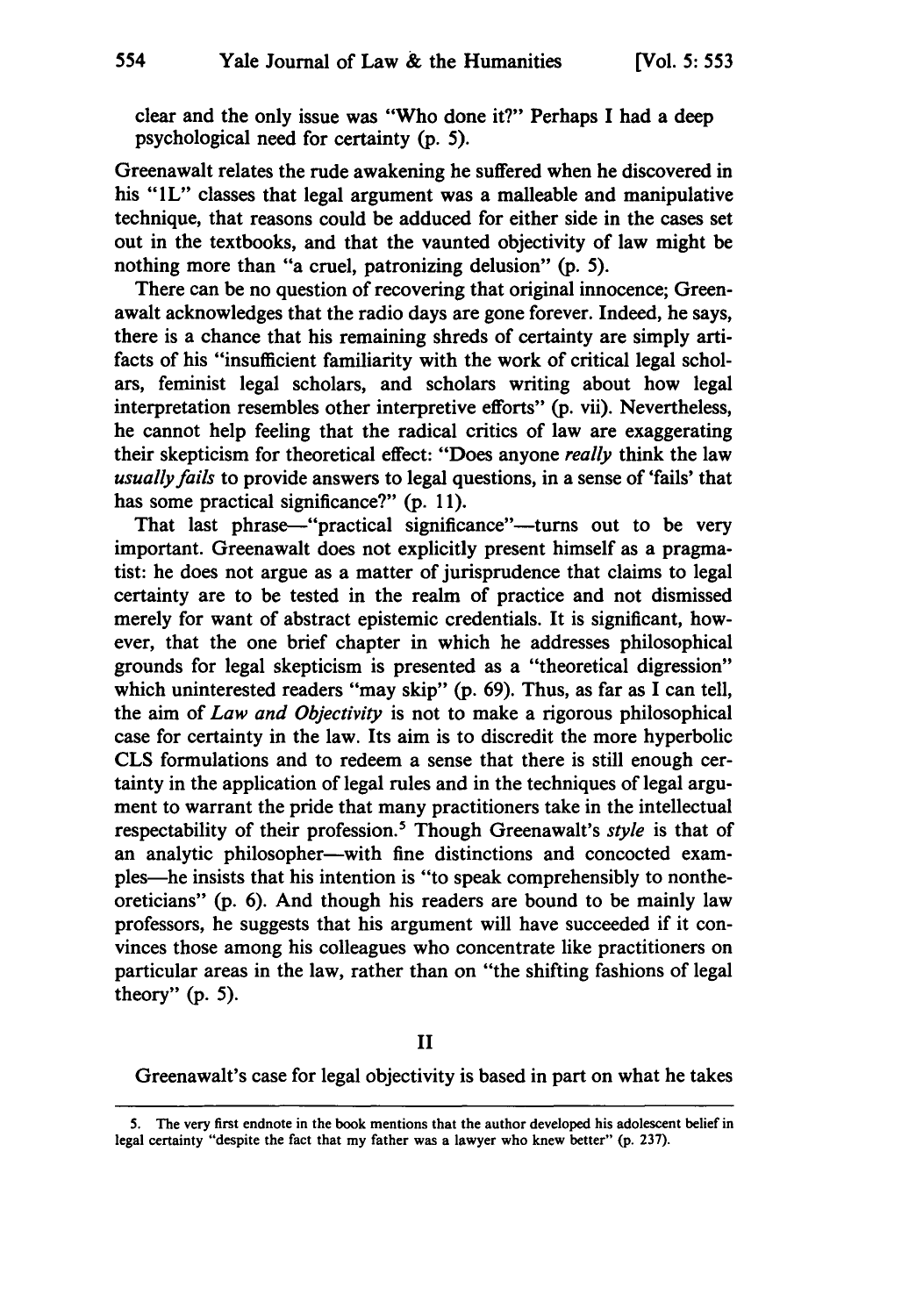#### Waldron

to be the indisputable determinacy of ordinary language. The first substantive chapter of the book is devoted to an analysis of the following encounter:

When Sam enters the office of his boss, Beth, she says, "Good morning, Sam, please shut the door." **. . . If** nothing in Beth's tone of voice[footnote omitted] or in Sam's past relations with Beth suggests other than a straightforward significance to Beth's words, [footnote omitted] Sam has a clear idea of what he needs to do to comply. He is supposed to walk to the door of Beth's office and shut it immediately. Sam's understanding does not depend on any prior relationship between Beth and Sam; he will know what to do even if it is the first day on the **job** for him or Beth **.... If** Sam walks over to the door and shuts it, he has complied with Beth's directive. If in full command of his faculties, he sits down in a chair and doesn't budge for five minutes, he has failed to comply [footnote omitted] **(pp. 13-** 14).

Greenawalt thinks that this happy example shows "that imperative language can be substantially determinate in context" (p. 14). One suspects that whether this optimism is justified will depend, in large measure, on the ellipses-"[footnote omitted]"-that I have indicated; and that indeed is the way it will turn out. For the moment, however, let us trace Greenawalt's argument as he presents it in the body of his book.

The basic idea is that since Beth and Sam share a linguistic competence in English, they have a common understanding of the meaning of "shut" and "door," of the syntactical significance of their arrangement in this utterance, and of the tones and conventions associated with the imperative mood. Beth knows what Sam is likely to think she intends when he hears these sounds, he knows that she knows that and that that is the reason she is making them, and so on. In addition to the coordination that these strictly linguistic conventions enable Beth and Sam to establish, Sam is likely also to make certain contextual assumptions. He knows, for example, that the customary time for compliance with such requests in a business setting is immediately upon receiving them, and that it is usually the door to the office that the maker of such a request wants closed rather than, say, the door to a drinks cabinet or to the private bathroom behind her.

**Of** course, the interaction between Beth and Sam concerns a one-onone directive rather than a legal rule. But the basic point about linguistic and contextual determinacy translates, Greenawalt believes, into the legal case. Suppose a city ordinance reads "Persons walking dogs in public parks must have their dogs leashed." **A** citizen of the town, whom Greenawalt calls "Olive," knows the meaning of "dog" and "park" and knows that these terms apply, respectively, to her pedigree Alsatian Angus and to the green area set aside for recreation in the center of town,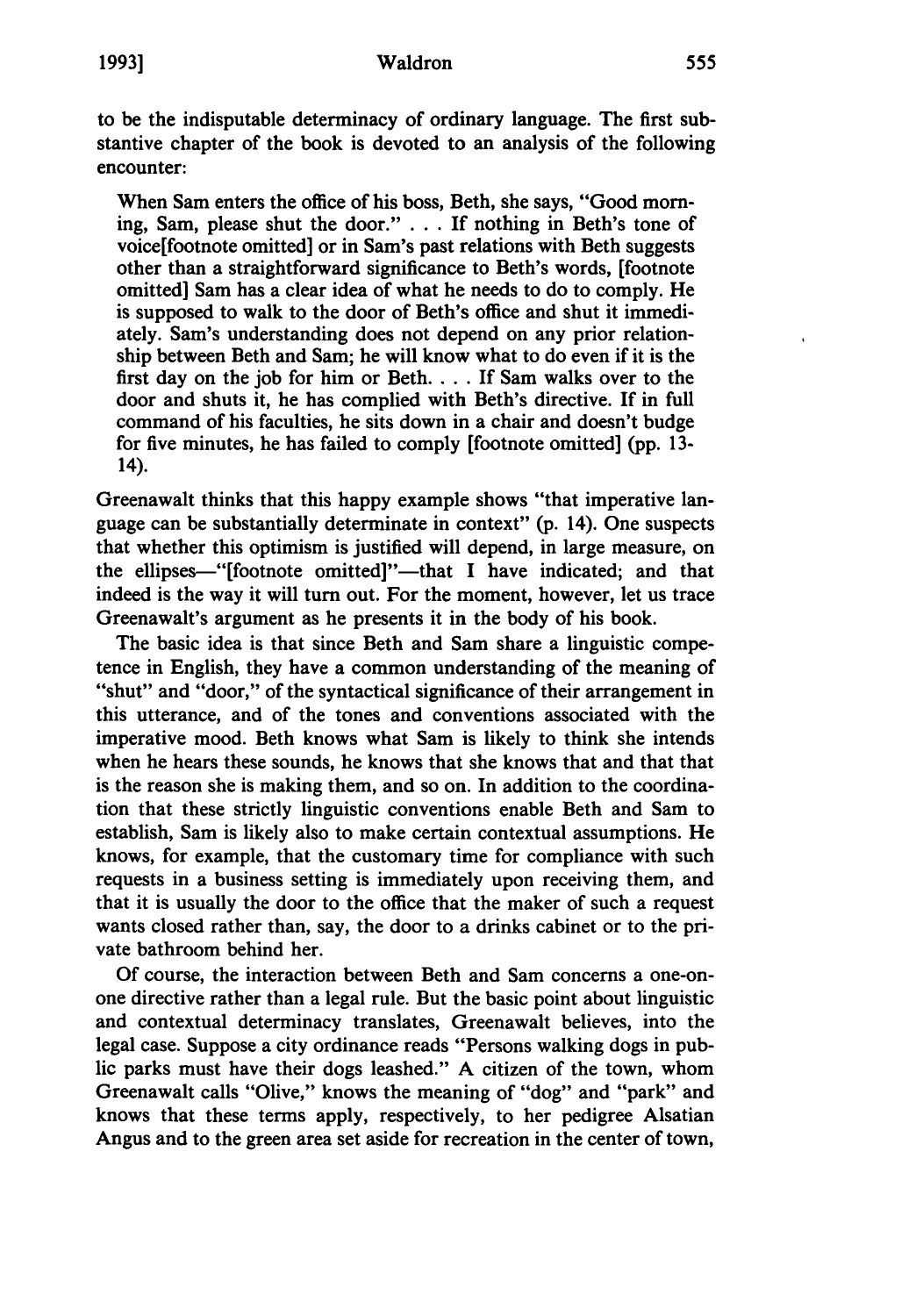556

if they apply to anything at all. She also knows what "walk" means when used as a transitive verb, and she knows the meaning of "leashed"—controlled **by** the person walking the dog, specifically **by** means of a thong, one end of which is held in the hand, the other end attached to the dog. There is simply no room for disagreement about the fact that she would be violating the ordinance if, for example, she were to bring Angus to the park and deliberately set him loose-detaching him from the thong she was holding-to run free over the lawns as he pleased. Though the authors of the ordinance did not have this particular situation in mind, as Beth had in mind *Sam's* closing the door that very morning, they had it in mind nevertheless to issue a directive in language that happens to apply uncontroversially and thus, as Greenawalt wants to say, *objectively* to Olive's situation **(pp.** 42-44).

In the light of examples like this, Greenawalt concludes that **CLS** scholars are exaggerating when they say that the application of legal rules is always indeterminate. But unless his point is *simply* to show them up as having exaggerated their thesis, the case for objectivity must be taken a little bit further than that. What is it about Olive's case or the Sam-Beth interaction that enables us to speak of the determinacy of rules? What is it in these examples that casts real light on the issues and quandaries of modem jurisprudence?

It cannot be merely the existence of natural languages and linguistic conventions, assigning semantic value to words like "dog" and "door" or significance to syntactical arrangements like "[noun] [adjective phrase] must have [noun] [verb]-ed." Greenawalt is right to insist that skeptics cannot build anything on indeterminacy at this level; such skepticism would be belied **by** their own practice of publishing (skeptical) books and articles in English for others to read. This is not to say that natural language provides terms that apply themselves deductively and unproblematically to determine the outcome of particular cases.<sup>6</sup> Nor is it to say that we currently possess a good account of linguistic conventions. It is simply to say that, in law as in other areas of life, we take

<sup>6.</sup> Margaret Jane Radin, *Reconsidering the Rule of Law,* 69 B.U. L. REV.795, 798 (1989), alleges:

In the traditional conception of the nature of rules, a rule is self-applying to the set of particulars said to fall under it; its application is thought to be analytic **....** Another way of putting this is to think that somehow the applications to particulars are already present in the rule itself.

If the traditional view is supposed to be that words light up or click like geiger counters in the presence of the particulars to which they apply, it is of course, as Radin notes, absurd, and it is no surprise that no one held it. Perhaps Radin means that traditional jurists thought that the meaning of a general word was a set-theoretic list of the particulars to which it applied; one could then "deduce" particular applications from an understanding of the general concept. But a moment's reflection reveals that this also is too absurd to have been held **by** any respectable philosopher, let alone to have been "the traditional conception." At any rate, neither of these positions is the one that Greenawalt is defending.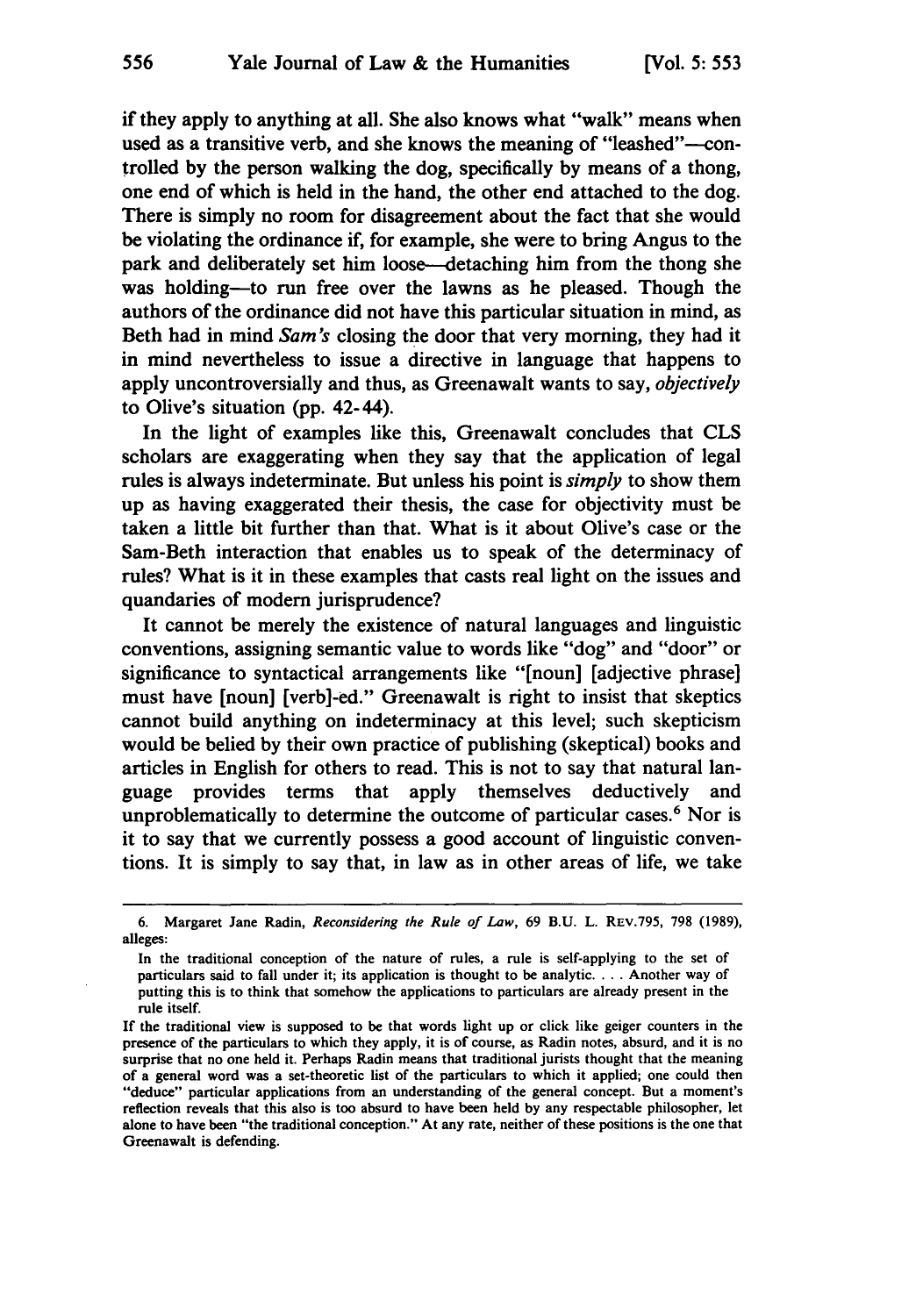advantage of the conventional existence of languages and of their place in our ordinary dealings with one another.

In this regard, critics have made much of certain arguments in Ludwig Wittgenstein's later work, in particular his suggestion that it is impossible to provide determinate criteria for assessing whether or not one is following a given rule (like the rule for generating a numerical series **by** addition, or the rule for the use of the word "pain").<sup>7</sup> Greenawalt is right to notice that the fact that this is generally referred to as an argument about "rule-following" does not mean that it has any particular relevance to the law. It has relevance only at the level of the determination of ordinary language meaning, on which law, like other social institutions, may rely:

No one denies that for ordinary cases, human beings have practical rules for adding and for describing standard instances of doors. If legal applications can achieve that degree of certainty, they are certain enough. . . . The general skepticism about rules offers no basis, because it does not consider the question, for saying that legal applications are subject to some uncertainty that does not beset standard instances of addition and naming objects (p. 72).

All the same, Greenawalt's discussion of the Wittgensteinian issue is rather peremptory. It is not at all clear what use there is for a jurisprudential work on legal objectivity, if it devotes no more than a page and a half to a topic that has provoked as much misunderstanding as this has. John Stuart Mill once remarked that the hard thing about political argument was not convincing your audience of the plausibility of your opinion, but convincing them that there were no other considerations on the matter which, if brought up, would cast doubt upon it.<sup>8</sup> This reviewer, for example, is sure that Greenawalt's conclusion on the Wittgenstein issue is correct, but that is only because he has read something more than Greenawalt's brisk assurances on the matter.<sup>9</sup> Greenawalt says nothing to convince anyone who thinks that the force of the "rule-following" problem for law lies in the *detailed* application of Wittgenstein's argument to the legal context.

**<sup>7.</sup> LUDWIG WITTGENSTEIN, PHILOSOPHICAL INVESTIGATIONS** 56e-88e paragraphs 143-242 (G.E.M. Anscombe ed., 1967).

<sup>8.</sup> See John Stuart Mill, *On the Spirit of the Age, II,* in 22 **COLLECTED** WORKS **OF JOHN STUART MILL** 238, 243 (Ann P. Robson and John M. Robson eds., 1986). In this essay, Mill concedes that ordinary people are capable of following complicated arguments in economics and philosophy. "But," he continues, "when all is done, there still remains something which they must always and inevitably take upon trust: and this is, that the arguments really *are* as conclusive as they appear; that there exist no considerations relevant to the subject which have been kept back from them; that every objection which can suggest itself has been duly examined by competent judges, and found immaterial."

<sup>9.</sup> For a deeper discussion, see Brian Bix, *The Application (and Mis-Application) of Wittgenstein's Rule-Following Considerations to Legal Theory, in* **WiTrGENSTEIN AND LEGAL THEORY 209** (Dennis Paterson ed., **1991).**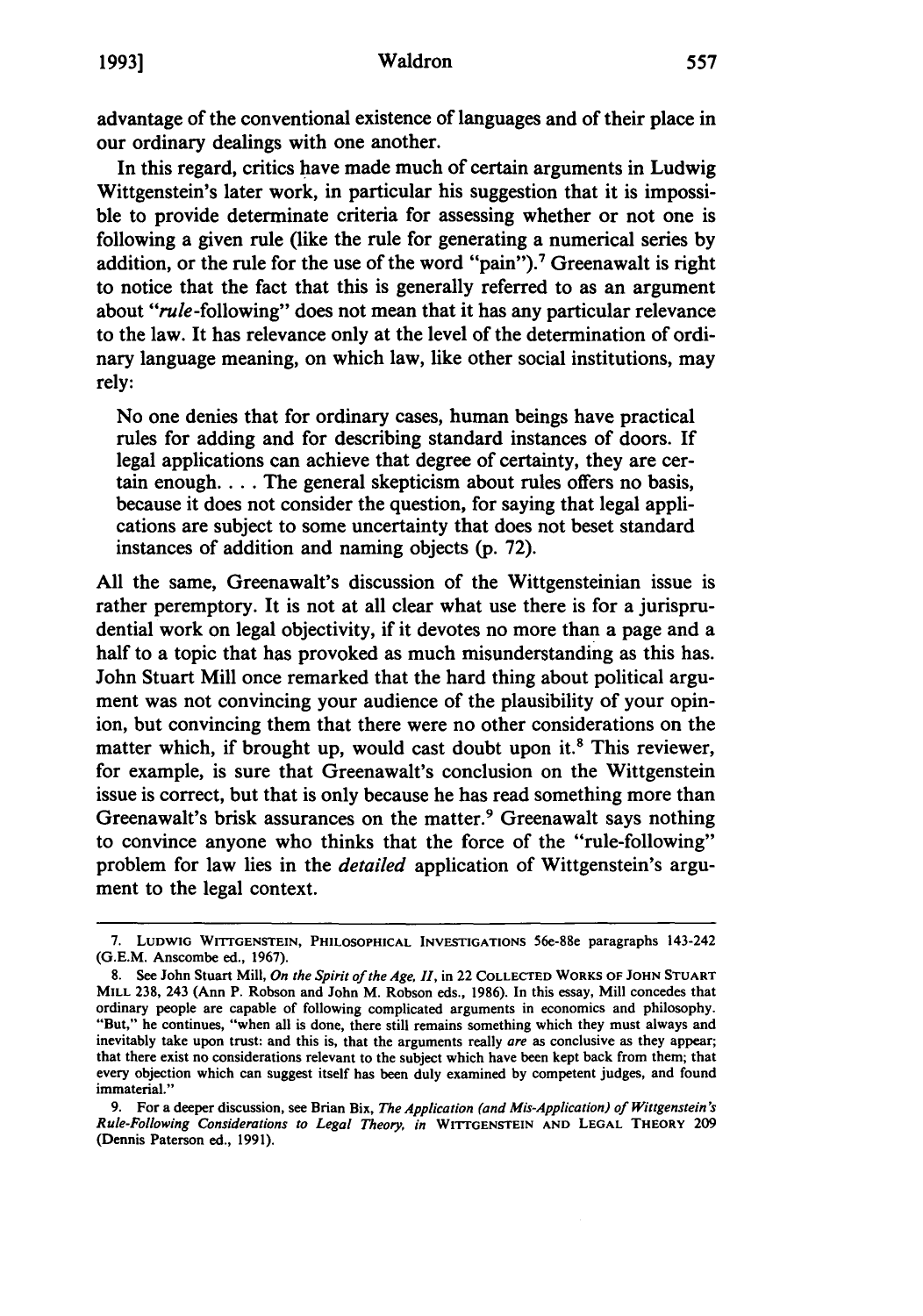Besides natural language, Greenawalt rests the case for determinacy in the Sam-Beth and Olive examples on the existence of shared contextual assumptions. When Sam hears the instruction, "Please shut the door," in a room where there are several doors, he must quickly infer which one is meant. There are two ways in which he can approach this. His first clue is Beth's use of the phrase *"the* door" without any further qualification. This indicates that she intends him to shut the door which will most quickly occur to him as the object of her intention: the door he has just opened, for example, or the door he has walked through, or the door whose handle he is holding. If she had intended him to shut some door other than the one she expected him to think of first, she would have added something to the phrase. Choice of door here is like identifying a salient point in the solution of a coordination problem. Alternatively, Sam may ask himself what the purpose of her directive might be, and take his clue as to choice of door from that. Bosses often want to conduct conversations with employees without being overheard or casually interrupted: these are reasons for focusing on the door to the outer office, rather than on the door to the drinks cabinet or the door to the bathroom.

This second strategy is particularly important in the case of a legal directive. It may occur to Olive, in our example, to wonder whether the leashing ordinance—"Persons walking dogs in public parks must have their dogs leashed"-has the same logic as "Persons walking dogs in public parks must have their dogs vaccinated." Owners are not expected to be actually vaccinating their pets while they are walking them around the park; accordingly, Olive may wonder whether it is sufficient to com**ply** with the leashing ordinance that Angus has been held on a leash at some time in the past twelve months. This possibility, however, does not survive any speculation as to the point or purpose of the ordinance. No plausible purpose could be served **by** it except on the assumption that the leashing referred to is leashing during the period that the dog in question is actually being walked in the park **(p.** 43).

Olive might try another tack. Angus is an exceptionally well-behaved dog and is much less of a menace off the leash than most dogs are on it. Can he not then be considered constructively leashed, **by** a sort of legal fiction? According to Greenawalt, this question can often be answered firmly in the negative: "[T]his sort of minor offense needs simple enforcement. Police and park officials can see if dogs are unleashed; control is more subtle" (p. 44). If Olive's interpretation were adopted, probably only owners whose dogs caused serious havoc would end up in court. The legislature has used the literal language of leashing rather than the general language of control, and presumably had a reason for making that choice. And so on.

The same appeal to underlying purposes may help in dealing with a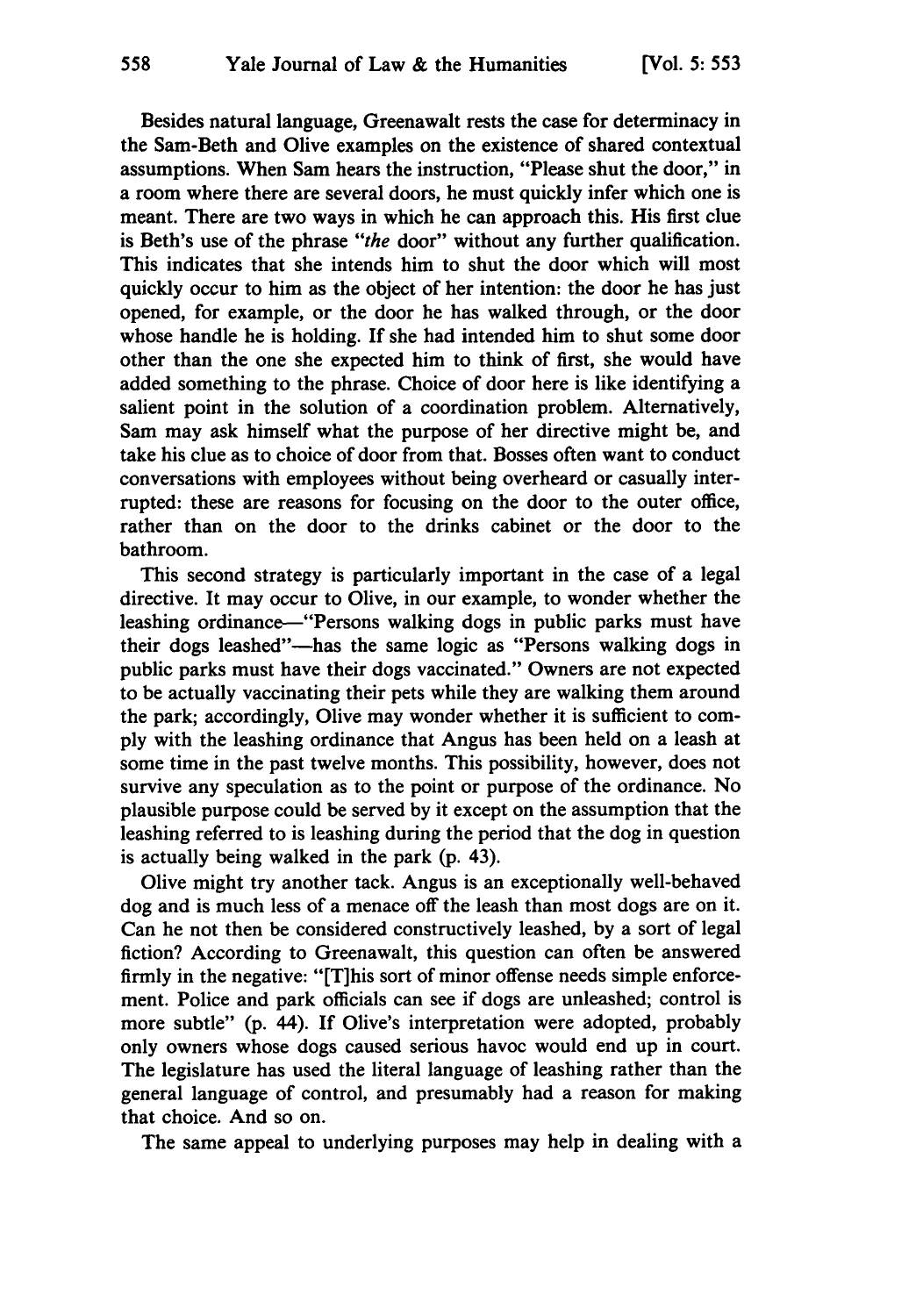problem that is often taken to be the basis of legal uncertainty—the problem of exceptional cases. Let us return to Sam and Beth. As Sam goes to close the door he sees the company president approaching the entrance, evidently intending to enter. Should he interpret Beth's directive as instructing him to close the door in the president's face? Clearly not; but what happens to determinacy and objectivity, once this sort of exceptional case is admitted? Sam may conjecture that Beth would not *want* him to close the door in these circumstances; but that may not be a route to rule-determinacy in general, involving as it does one person's subjective speculations about what another's intentions might have been in some given circumstance. Alternatively, Sam may base his hesitation on a consideration of the purpose underlying the directive, and the broader purpose served **by** his subjection in general to directives from his superiors in the organization:

**If** purpose is put at the very abstract level of the company's welfare, shutting the door [as the president approaches] will disserve the very purpose that led Beth to ask Sam to shut the door.... Sam and others in similar situations are expected to act with some sensitivity to the reasons for the directives, not carrying them out when unexpected events raise exceptionally strong countervailing reasons **(p.** 18).

Greenawalt toys briefly with the idea that the requirement that Sam should exercise this sensitivity is built into the very *meaning* of Beth's directive (that is, what she means is "Please shut the door unless **... ").** He rejects that, however, and wisely, in my opinion, because it would undermine the point about the determinacy of natural language, which, as we have seen, is the first premise of his position. His considered view is that the "implied exceptions" for cases like this go to the imperative force of the directive, in the hierarchy of Beth over Sam, rather than to the meaning or content of the directive itself **(pp. 16-17).**

Even so, this approach to rules involves some theoretical difficulty. Greenawalt notes Frederick Schauer's suggestion that the "ruleness" of a rule is undermined if the addressee is required to consider and act on the balance of reasons as they occur to him; in these circumstances the directive itself would be little more than a "rule of thumb" reminding him of the (defeasible) advantages of door-shutting for the organization.<sup>10</sup> More generally, Joseph Raz has argued that the authority of rules is to be understood on the basis that they provide "exclusionary reasons," that is, reasons for the addressee not to act on the balance of reasons as they appear to him.<sup>11</sup> Inasmuch as he works out for himself whether company

**<sup>10.</sup>** *See* Frederick Schauer, *Formalism,* **97 YALE LAW JOURNAL 509, 534-38 (1988).**

**<sup>11.</sup>** *See* **JOSEPH RAZ, PRACTICAL REASON AND NORMS 58-84 (1975).** Greenawalt, however, **does not cite or discuss Raz's work.**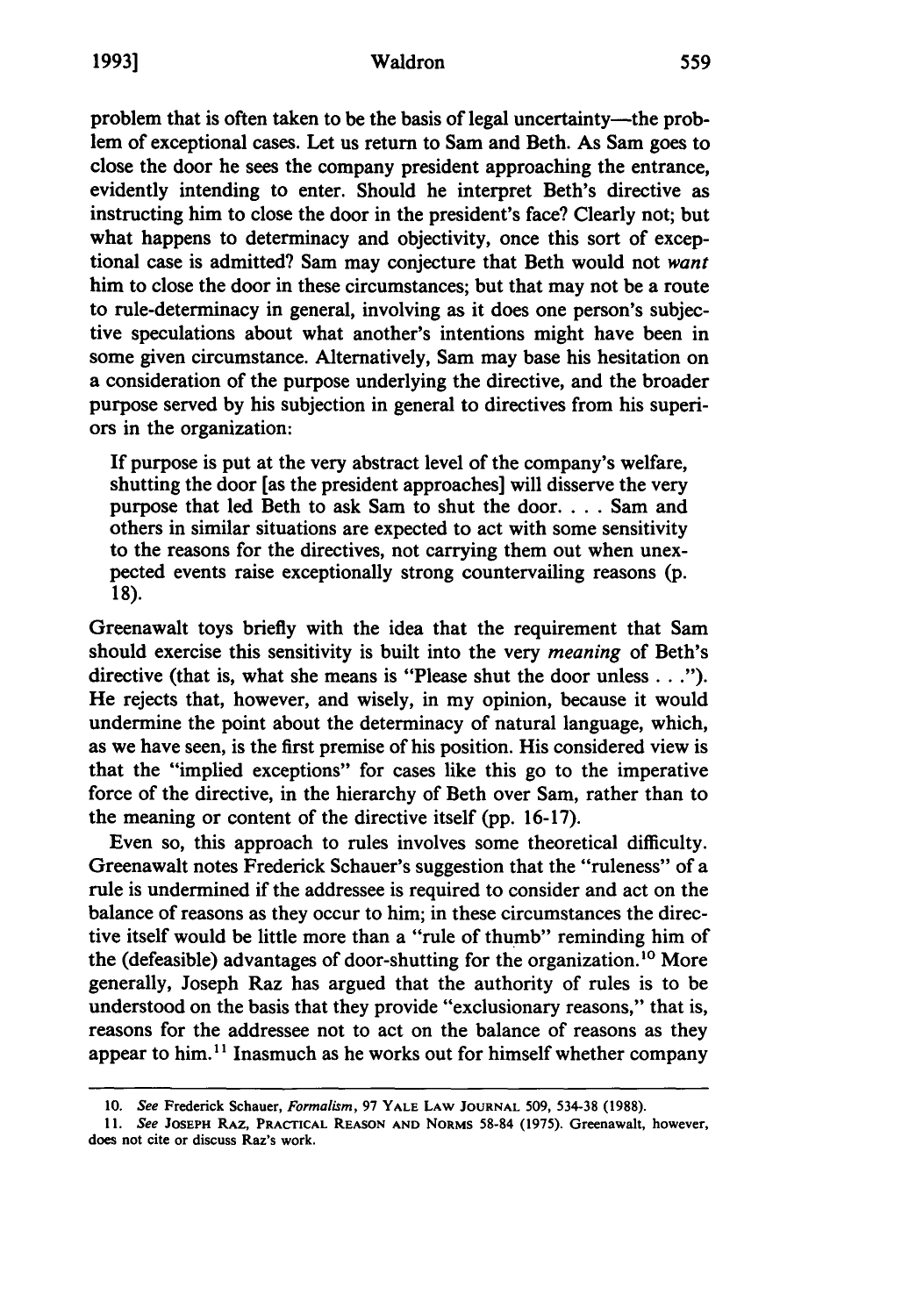welfare is best served **by** shutting the door in the face of the president, it seems that Sam is no longer treating Beth's directive as an exclusionary reason for action.

Greenawalt's response to this is that the rule remains authoritative *qua* rule for all ordinary cases. Though exceptions can always be imagined, "[m]any, many standard circumstances will remain," he says, in which Sam's duty in regard to the directive is clear **(pp. 18-19).** But this misleadingly suggests that the issue is a purely quantitative matter: "The reader's experience will attest that in *an extremely high percentage* of situations in which someone is directed or requested to shut the door, no genuinely exceptional circumstance intervenes" (p. **18;** my emphasis). Percentages like this are precisely what rules of thumb are based on; whereas rule-following in the authoritative sense is qualitatively different from that.

Occasionally Greenawalt gestures towards the real solution to this difficulty-that Beth's directive is understood **by** Sam to be exclusionary of certain reasons and not others. He is not to consider the effect of closing the door on his own well-being, nor even its marginal effect on Beth's well-being; but it may be understood that there is a range of other considerations which, if they are present, are not excluded **by** the force of the directive. The idea that a norm may be exclusionary of some reasons and not others-and that that distinction may be quickly recognizable as one of kind and not involve fresh calculations **by** the addressee on every occasion-has emerged in recent discussions of Raz's work.<sup>12</sup> Now it is by no means clear whether it can be sustained. Nevertheless I think it a pity that Greenawalt did not alert his more theoretically-minded colleagues to the existence of this discussion.

In the examples we have been considering, the role of shared assumptions and underlying purposes is relatively clear, as are the relevant assumptions and purposes themselves. It is not hard for Sam to figure out the point of Beth's directive and the organizational reasons for his subordination to her; and the range of purposes that Olive, even at her most contrary, can attribute to a dog-leashing ordinance is fairly limited. There are two directions one could go from there. One could take these examples as models of the determinacy of actually existing legal systems: that is, one could say, in Greenawalt's rhetoric, that "an extremely high percentage" or "many, many" applications of legal rules are as determinate as this, and use that conclusion to discredit legal skepticism. Alternatively, one could use these examples to model the indeterminacy of actually existing legal rules, highlighting the happy ease with which Sam

<sup>12.</sup> See particularly the articles **by** Michael **S.** Moore, Yasutomo Morigiwa, Stephen Perry, and Joseph Raz in *Symposium: The Works of Joseph Raz,* 62 **S. CAL.** L. REV. 827, 897, 913, 1153 (1989).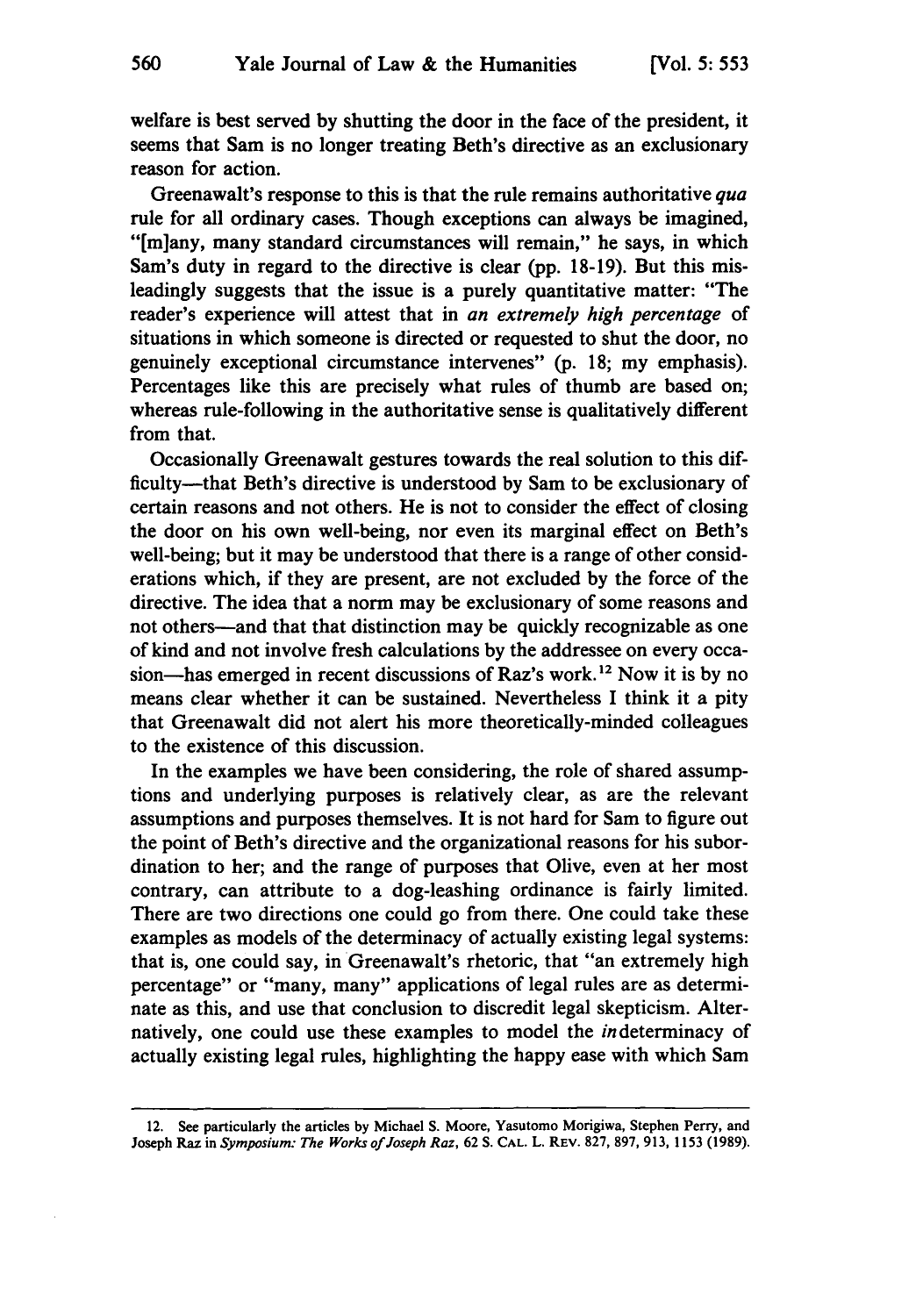and Olive can reach confident conclusions about underlying purposes to throw into relief our inability in many hard cases to do just that.

The second approach is more subtle and surely the more illuminating, and it pays better tribute to whatever strengths the skeptical position has. After all, people do disagree and disagree radically about the purposes to be attributed to legal and constitutional provisions, about the methods for determining and imputing such purposes, and about the underlying purpose of legal authority and subordination in general. The way that Greenawalt establishes the determinacy of Sam's case and Olive's case implies clearly, though in a backhanded way, that such disagreement and uncertainty about purpose are bound to undermine the determinate and objective application of the law. If Sam were as **torn** about the underlying purpose of "Please shut the door" as, for example, contemporary constitutional scholars are about whether the First Amendment serves expressivist or civic republican purposes, he would stand paralyzed on the threshold to Beth's office not knowing what to do, whether the president were approaching or not.

Now, as a matter of fact, constitutional adjudication is not paralyzed---exactly at the point at which Greenawalt's analysis of "objective" decision-making suggests that it ought to be. So the conclusion is obvious: adjudication proceeds in the cases where the indeterminacy thesis *really* bites on a basis that has little or nothing to do with objectivity as Greenawalt conceives it. Needless to say, this line of argument is not considered in *Law and Objectivity;* indeed there is very little attempt **by** the author to stand back from his examples and reflect in a subtle and reasonably open-minded manner on what they may show about the plausibility of his opponents' positions

**I** said at the beginning of this section that whether Greenawalt's analysis of Sam and Beth works may depend on some of the footnotes I omitted from the quoted passage. Recall that Beth has said to Sam, "Please shut the door," and that Greenawalt expects Sam to proceed immediately to close the office door unless there is something in his past relations with his boss that suggests "other than a straightforward significance to Beth's words" **(p.** 14). At this point, Greenawalt adds in a footnote: " 'Shutting the door' might mean cutting losses on a project Sam is supervising" **(p. 238** n. **6).** In other words, language may be used in a way that is special to this type of interaction, a way that is belied **by** the ordinary conventions of English usage.

That possibility is remote enough to be dismissed and relegated to a footnote for the purposes of the example, but it is **by** no means clear that this dismissal should hold as we extrapolate from Sam's case to the more difficult issues of modem jurisprudence.

As I understand it, the argument that law is indeterminate is often based, first, on the existence of a specialized legal vocabulary and legal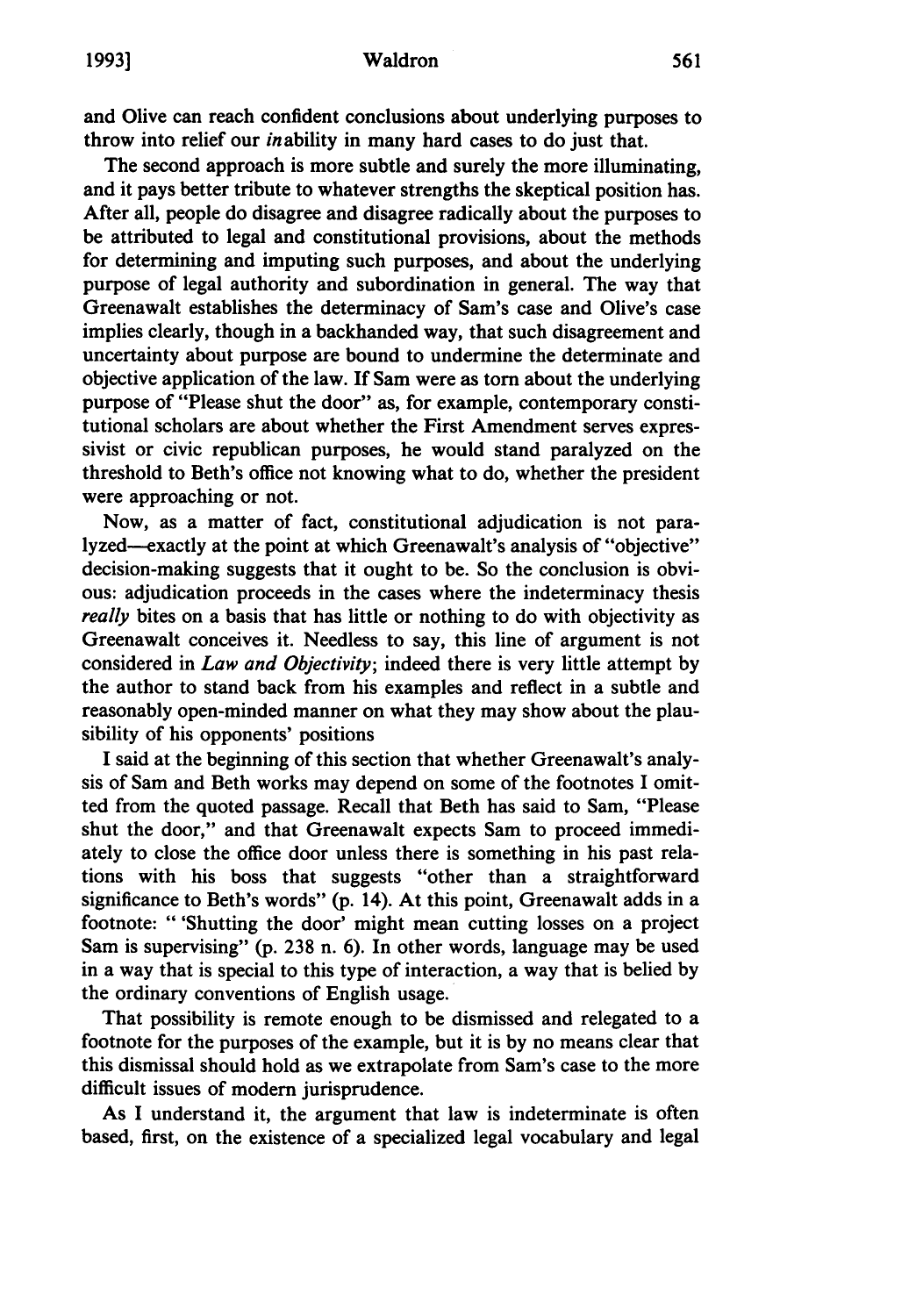hermeneutics, and, secondly, on the realization that the conventions that constitute this special discourse are **highly** equivocal and contested. Both points are relevant to the issues Greenawalt is discussing. The first undermines the transparency of legal standards in terms of natural language and calls into question an important legitimating connection between legal determinacy and some of the ideals associated with the rule of law.<sup>13</sup> The second contradicts the claim that legal rules can serve as an objective basis for settling social and political disagreements even among those who have been acculturated in its ways. **If** a conservative group of lawyers and scholars have one specialist understanding of a legal provision and a liberal group another, then the idea that the determinacy of the standard is what settles disputes between them is simply hopeless.

Certainly there is more to be said on the matter than this, but Greenawalt's relegation of the issue of specialist understandings to a two-line footnote does not advance the discussion at all. There is a brief insistence late in the book on the transparency of legal reasoning. According to Greenawalt, all legal reasons have counterparts in the ordinary reasoning processes of common sense **(pp. 199-201):**

[W]hen I think of major decisions in fields I know something about, constitutional law, criminal law, torts, and contracts, **I** cannot recall one whose underlying basic arguments would be incomprehensible to a person of ordinary intelligence and a high school education **(p. 199).**

But even if that is true, the situation may be that there are multiple and competing connections between ordinary modes of reasoning and those accepted in the law; and then something must be said to address the specter of contestability that competing modes of reasoning give rise to. Also, there is some discussion in Chapter Three of what counts as a shared understanding of some legal provision among practitioners. Greenawalt insists that unanimity is not required: **"If** *...* there is only slight dissent from the prevailing understanding-one person out of a hundred takes a view different from the other ninety-nine—we can still speak of a shared understanding" **(p. 53).** But that is almost all he says on the matter. His discussion, again, is misleadingly quantitative and entirely defensive—insisting that the standards for consensus should not be as high, and that there is not as much disagreement, in fact, as the **CLS** scholars claim. He makes no attempt to state the opposing case in its strongest terms, in a way that would add interest as well as self-satisfaction to its rebuttal.

I do not think, then, that this part of Greenawalt's book will convince any one who has been troubled **by** the indeterminacy critique and who

**<sup>13.</sup>** See, e.g., the discussion of promulgation and clarity in **LON FULLER, THE MORALITY OF LAW** 49-51 and **63-65** (1964).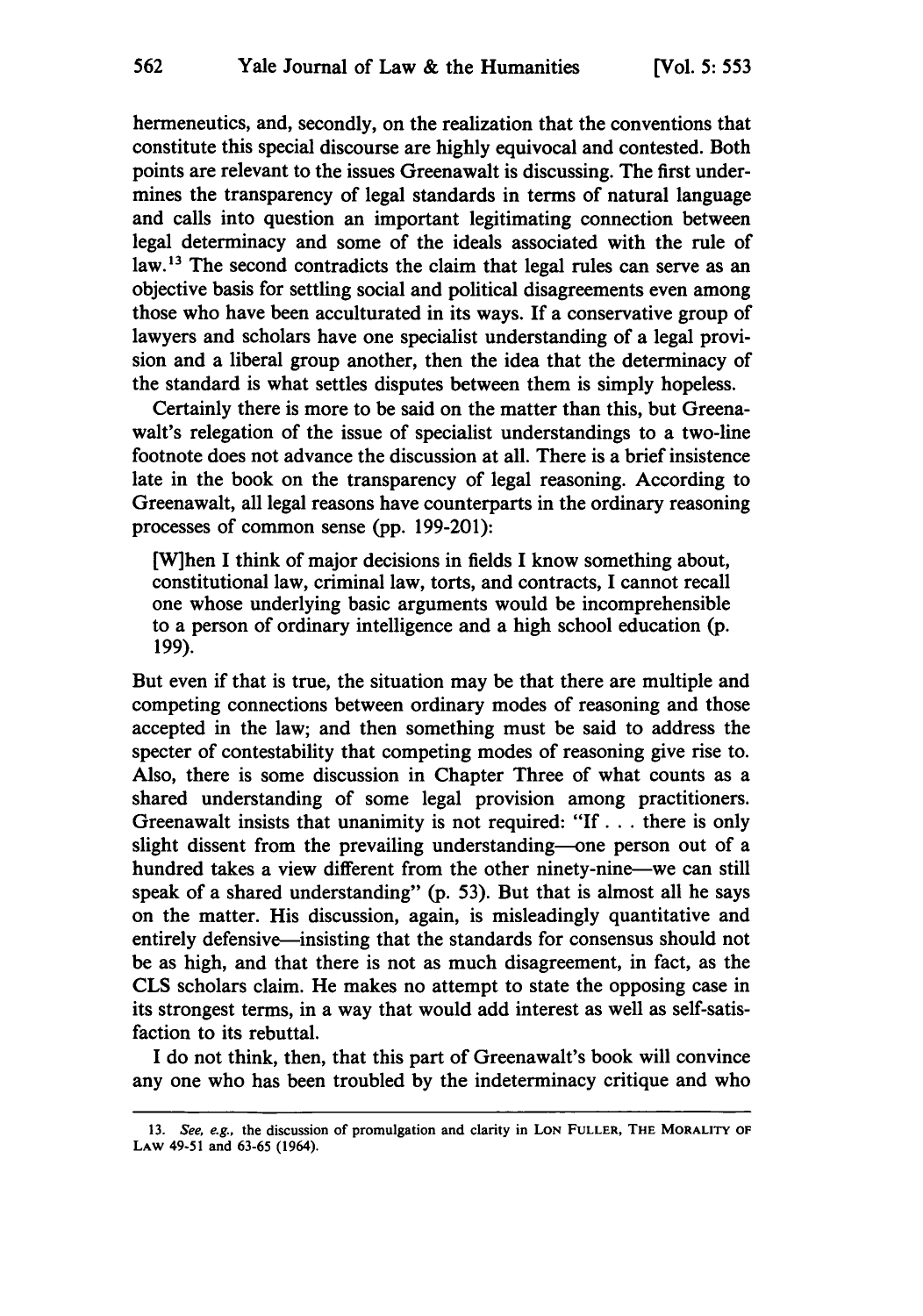has an open mind on the philosophical issues that underlie it. One or two of the points that Greenawalt makes may convince such a person that the critical case is overstated. He does a good **job** of showing that "[t]he norms of any legal system are determinate in their nonapplicability to countless human activities" **(p. 37):**

Pushing someone during an argument is not a larceny, or a taxable transaction, or acceptance under the law of contract, and it is not a tort (civil wrong) against a stranger who witnesses the pushing on the television news. **If** a citizen of Poland pushes another Polish citizen in Warsaw, that is not a crime in Vermont **(pp. 36-37).**

Arguments like this are no doubt useful in establishing Greenawalt's thesis that, for practical purposes, it is "ridiculous" to suggest that no legal questions have determinate answers. But I'm afraid his discussion seldom rises above this level of argumentation, and even when he addresses the issue of genuinely hard cases, he shies away from hard argument with a bland but unconvincing assurance:

The percentage of determinate answers may decline as we move from the multitude of instances when an individual thinks about possible liability, to instances when such thoughts lead to discussion, to instances when an expert (or a published guide) is consulted, but even in the last category many answers to legal questions will be indisputable (p. **37).**

#### **III**

Consideration of the determinacy of legal rules takes up only the first part of the book. The remainder is devoted to brief discussions of a variety of topics which have very little in common, except that each raises questions that could be phrased using the term "objectivity." These topics include: **(1)** the law's interest in controlling external behavior rather than thoughts and attitudes; (2) the use of "reasonable person" standards rather than subjective standards in determining liability; **(3)** the meaning of "bias" and "discrimination"; (4) affirmative action; **(5)** the feminist critique of generality in law; **(6)** law and economics; and **(7)** the relation between legal standards and moral and religious standards.

With the exception of **(7),** which I shall consider in section IV, the discussion of these issues is brisk and cursory. I think I can save the reader time **by** relating the main conclusion on each topic. **(1)** "Few people in American society would wish the law to alter radically in this respect" **(p. 97).** (2) "Even if the difference between being aware of a risk and not being aware of it is of moral importance, the attempt **...**to discern what a particular individual thought **is...** altogether too complicated for the crude fact-finding methods of criminal trials" **(p.** 102). **(3)** "To turn all disagreements about acceptable use of categories of race and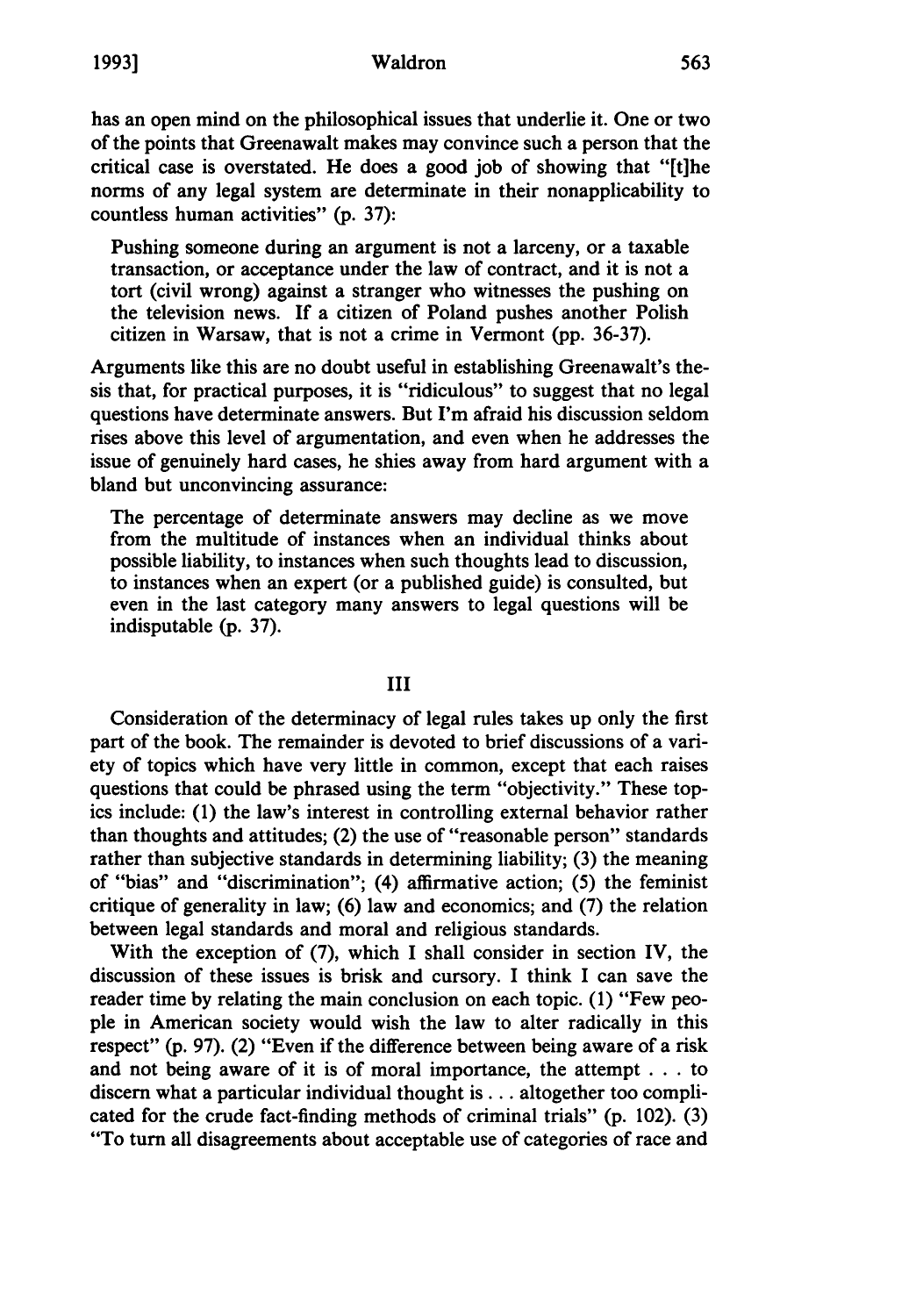gender into issues of whether people are 'biased' is to inflate rhetoric and obscure various bases of disagreement" **(p. 128).** (4) "[T]he likely benefits of [affirmative action] classifications often outweigh the likely harms and **.. .** these likely benefits are sufficient to justify them" **(p. 133). (5)** "[S]ome aspects of particular activities rightly call for a more principled approach than others" **(p. 158). (6)** "Any argument that wealth maximization is the proper objective of a political system is demonstrably fallacious, though I shall not attempt the demonstration here" **(p.** 174). Those are Greenawalt's positions. I will not bore the reader with the details of his defense of them. The arguments, such as they are, are scarcely more interesting (or, for that matter, very much more substantial) than the conclusions.

The unsatisfying nature of these discussions raises a question about the overall strategy of the book. The book is supposed to comprise a discussion of the various senses in which law might be thought to be, or not be, objective. Now Greenawalt acknowledges at the outset that the word "objectivity" may be unhelpful: "Perhaps 'objectivity' has become so unclarifying and controversial a label, we would do better to find another vocabulary" **(p.** 3). "Objective," after all, can mean external (as opposed to internal), provable (as opposed to conjectural), constrained (as opposed to discretionary), reasoned (as opposed to arbitrary), grounded (as opposed to autonomous), fair (as opposed to biased), general (as opposed to particular), and so on. <sup>4</sup>

Indeed, in several of these senses, it is not clear that *objective* is necessarily a good thing for the law to be. Defenders of legal reasoning have often stressed its autonomy and independence, rather than its being objectively grounded in some other reputable discipline such as moral philosophy or social science.<sup>15</sup> In criminal law, there is often a call for standards that are tailored more to the subjective beliefs and apprehensions of particular persons than to the objective standards of "the reasonable man."<sup>16</sup> Feminist jurisprudence, too, has attacked the "abstract universality" implicit in liberal conceptions of the rule of law, stressing the need for particularized and relational concern rather than impersonal and objective standards.<sup>17</sup> The discussion of these topics in the book does not fit easily with the overall sense that the objectivity of law and legal reasoning is something to be vindicated against a radical or skeptical critique.

I think that Greenawalt's initial impulse was to address the issue I identified in sections I and II: the determinacy of legal standards, the intellectual respectability of legal reasoning, and the defense of all that

<sup>14.</sup> **I** have adapted this from a list Greenawalt provides, *supra* note **1,** at 93.

<sup>15.</sup> For Greenawalt's discussion of this issue, see *id.* at 197-202.

<sup>16.</sup> Greenawalt devotes a chapter to this: *id.* at 93-120.

<sup>17.</sup> See the discussion in *id.* at 154-159.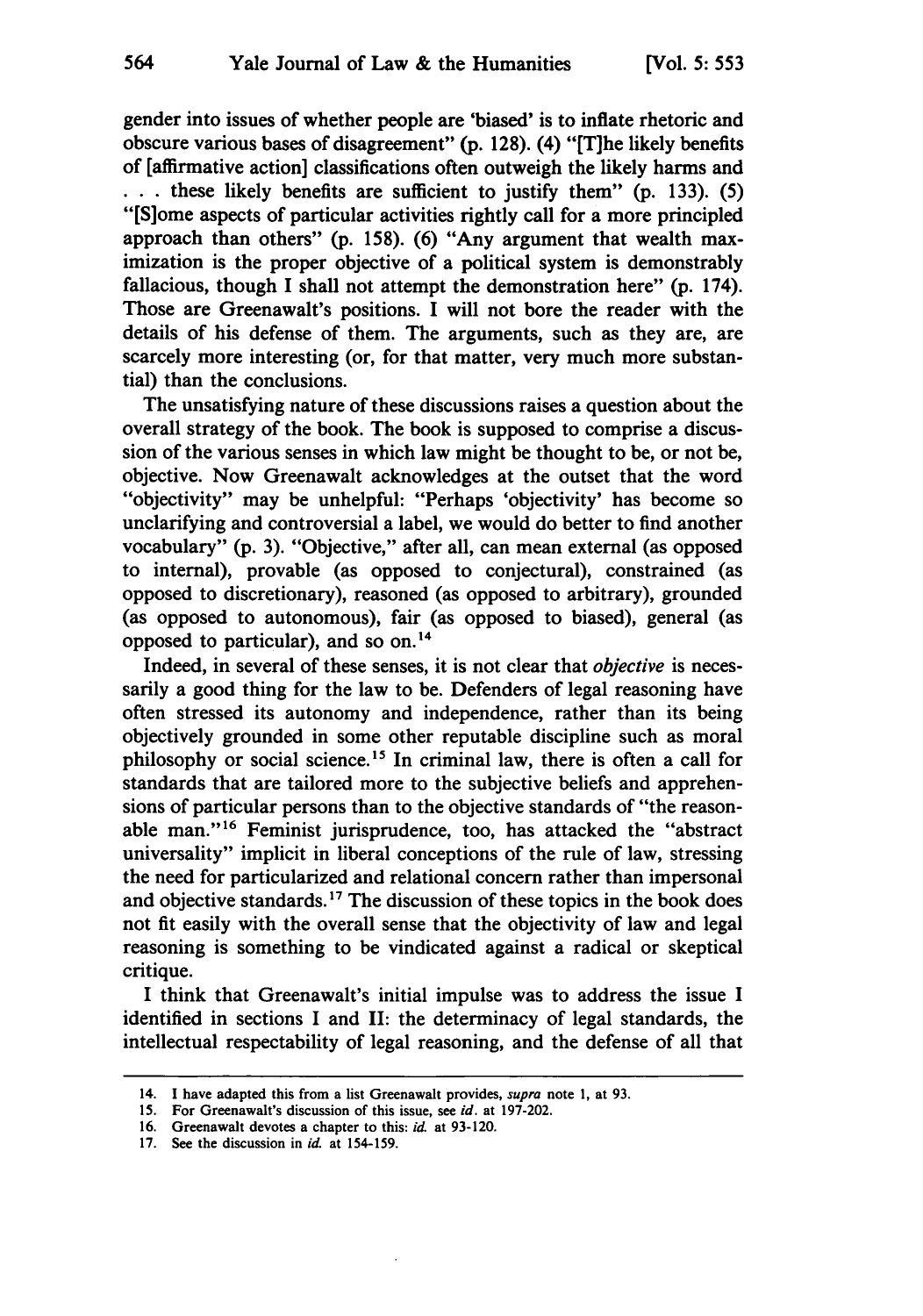#### Waldron

against the **CLS** onslaught. Noticing that this was often presented as a concern about the objectivity of law, Greenawalt responded initially with the classic analytical riposte that "objective" has a number of different senses, not all of which are addressed **by CLS** scholars. His own patient analysis of those different senses, however, revealed an array of other intriguing topics, on some of which-as it happened-Greenawalt also had a view. Calling his project "Law and Objectivity" enabled him to combine a discussion of those topics with the pursuit of his main theme. The result, then, is not really a sustained argument in defense of legal determinacy at all, but a volume consisting of a series of general remarks on a variety of issues of interest to the author, combined under what he himself concedes is a very "broad rubric" (p. vii).

I doubt that anyone engaged in the detailed discussion of any of these topics will come away from the book with the thought that it has advanced that discussion very much. A reader may come away with an assurance that there is a sensible middle-ground on many of these issues and that Kent Greenawalt occupies it. But whatever comfort accrues from knowing that is likely to be offset by the rather bad name that assurances without arguments give to traditional jurisprudence in the eyes of the more radical critics of the law.

### IV

The last part of *Law and Objectivity* deals mainly with the various relations that can exist between law and morality-"morality" both in the sense of existing community standards, and in the sense of the transcendent standards to which we aspire in our critical moral thinking. The idea is that a connection here might assure us that

the law is rooted in something broader, that it is not spun out of the web of an autonomous law, is not floating free as the mere fiat of those who happen to make it, and is not simply a series of *ad hoc* compromises emerging from clashes of personal preferences (p. 168).

In his discussion of this possibility, Greenawalt shows a refreshing willingness to take the skeptical position seriously, in detail, and on its merits. He notes, first, that "[flacile talk about dominant cultural morality" often assumes simplistically that there *is* a single moral consensus in society (p. 166). But on many vexed questions that the law has to facehe cites the obvious example of abortion—there is sharp moral division. Indeed, to the extent that there is a shared consensus on certain matters—the wrongness of racism, for example—that may be partly a *product* of the law and thus not something that in itself can be cited as an independent anchoring for legal standards (p. 168).

In any case, such grounding would beg the question of whether the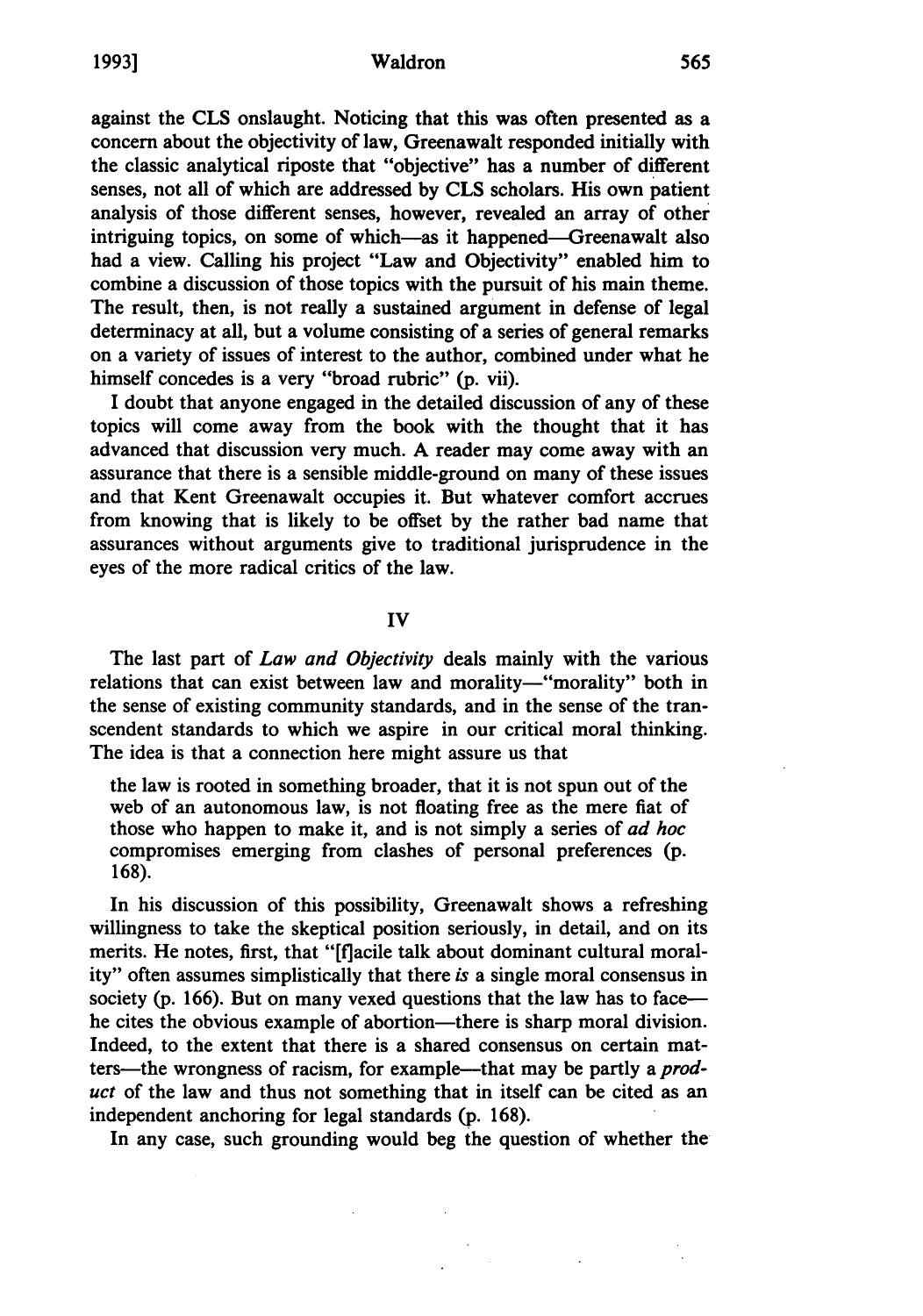566

dominant consensus on morality is itself respectable from a critical point of view. Parts of the dominant morality may benefit some in society at the expense of others-enshrining dominant patterns of class or gender, for example. "Obviously," says Greenawalt, "if law fits with these undesirable aspects of cultural morality, that fit does not show conformity with any objective standard of goodness or rightness" (p. 169). On the other hand, there is wisdom, he says, in avoiding the tension and resentment that arises inevitably from a dislocation between legal norms and local moral standards (p. 169). And he summarily dismisses Roberto Unger's argument that even respectable local standards should not be set in stone, observing that "being dragged in different directions does not usually enhance people's freedom in a significant sense" (p. 169).

More interestingly, Greenawalt criticizes a position advanced recently by my colleague, Mel Eisenberg, to the effect that common law reasoning involves the use of moral standards simply on the basis that they are socially accepted rather than on the basis of any critical or philosophical assessment.<sup>18</sup> Greenawalt insists that in a pluralistic society, where there is a diversity of views, and where accepted standards wax and wane, it is impossible for courts to follow Eisenberg's prescription without making critical moral judgments in their own voice. For they must determine, when a community standard is contested, how much support is enough support, and they must decide also what weight to give a standard dominant in the community against other standards (say, standards laid down in the constitution) when they conflict. These questions cannot be addressed without an appeal to standards of appropriate political morality (pp. 217-18).

What is to be said, then, about the grounding of legal standards in critical morality? Greenawalt accepts that legal standards often explicitly require judges to answer moral questions in their own voice,<sup>19</sup> and he accepts also the position (associated with Ronald Dworkin's jurisprudence<sup>20</sup>) that, even when moral questions are not posed explicitly in the law, legal interpretation requires in part that a court make judgments about moral rights and justice (p. 215). Greenawalt's initial position is that, if we focus on legal questions whose answer depends on sound judgments of morality, we may conclude that the legal questions have objec-

**<sup>18.</sup> MELVIN ARON EISENBERG, THE NATURE OF THE COMMON LAW 15 (1988):** "The question then arises, what criteria should a moral norm satisfy if it is to figure in common law reasoning? The answer is that when moral norms are relevant to establishing, applying, or changing common law rules, the courts should employ social morality, **by** which I mean moral standards that claim to be rooted in aspirations for the community as a whole, and that, on the basis of an appropriate methodology, can fairly be said to have substantial support in the community, can be derived from norms that have such support, or appear as if they would have such support."

**<sup>19.</sup>** See his discussion **(pp. 188-90)** of the "good moral character" standard in immigration law, as discussed in Repouille v. United States, **165 F.2d 152 (2d** Cir. 1947).

<sup>20.</sup> See **RONALD DWORKIN, LAW's EMPIRE** 249 **(1986).**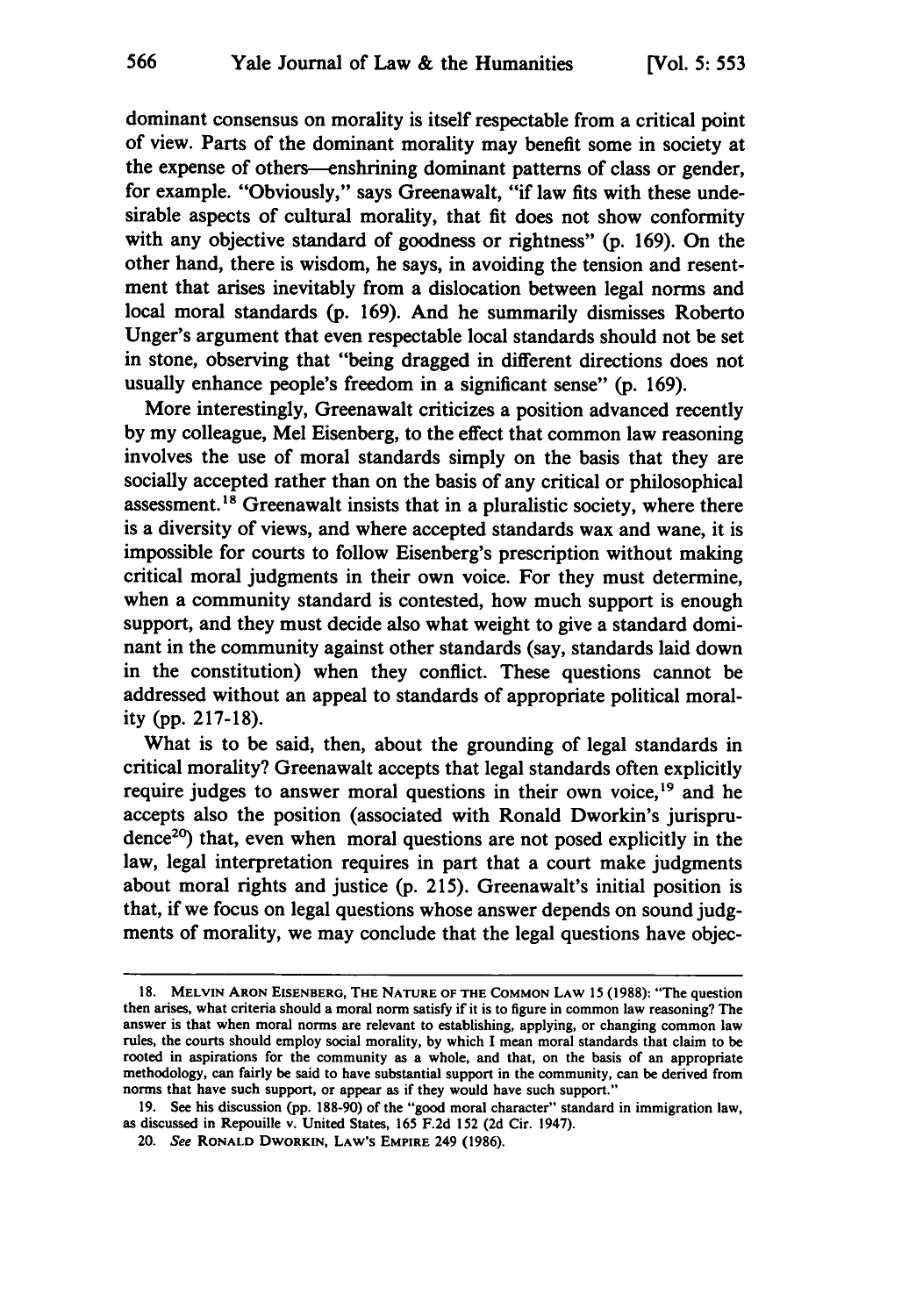#### Waldron

tively correct answers only if the moral questions have correct answers **(p.** 221).

However, the view he ultimately adopts is a little more complicated than that. If moral skeptics are correct, and there are no right answers to questions of critical morality, then that skepticism provides a ground for legal skepticism. On the other hand, refuting moral skepticism, though necessary, is not sufficient to refute legal skepticism (in regard to the moral underpinning of legal standards). Everything depends on the *basis* of the right answers in morality and on the sources and character of moral reasons. Greenawalt asks us to concentrate on the possibility-a possibility he personally embraces (p. 221)—that moral objectivity is based on the will and understanding of God, and that it is reasonable for us to follow God's will to the extent we can ascertain it. It does not follow, he says, from this theologically grounded moral objectivity that legal questions which turn on moral issues also have correct answers.

The moral question has a correct answer only in light of sources of understanding that are connected to . . . theological truth. These sources are not subject to interpersonal reason and validation by persons who do not accept the theological premises. The central issue is whether reasons based on these sources count for a "balance of reasons" that constitutes a correct answer in law (p. 222).

The trouble, he indicates, is that our political and constitutional heritage precludes appeal to reasons of certain kinds in public life. "Given principles of religious liberty and separation of church and state **....** a reason that rests on a theological truth that is not generally accepted should not count as a reason for what the existing law provides" (p. 222). The critical moral reasoning that we use in legal settings must be limited to arguments that do not rest on unshared religious claims. Unfortunately, by that limited set of considerations, many of the moral issues implicated in law are "radically inconclusive" (p. 226). It follows—and Greenawalt acknowledges this—that the legal questions that implicate them do not have right answers, though he adds that it is no doubt part of the mentality of judges to go on addressing them as if they did.

I hope I have indicated that this part of *Law and Objectivity* is much more interesting than the rest. In this discussion, Greenawalt is revisiting themes that he took up in his earlier work,<sup>21</sup> and he is sufficiently engaged with them not to bypass the tough issues with the brusque but unconvincing reassurances of common sense that pass for argument in the rest of the book.

There are, of course, a number of questions that can be raised about his position on religious arguments. Do religious liberty and church-state separation really entail the wrongness of appeals to theologically

<sup>21.</sup> **See KENT GREENAWALT, RELIGIOUS CONVICTION AND POLITICAL CHOICE (1988).**